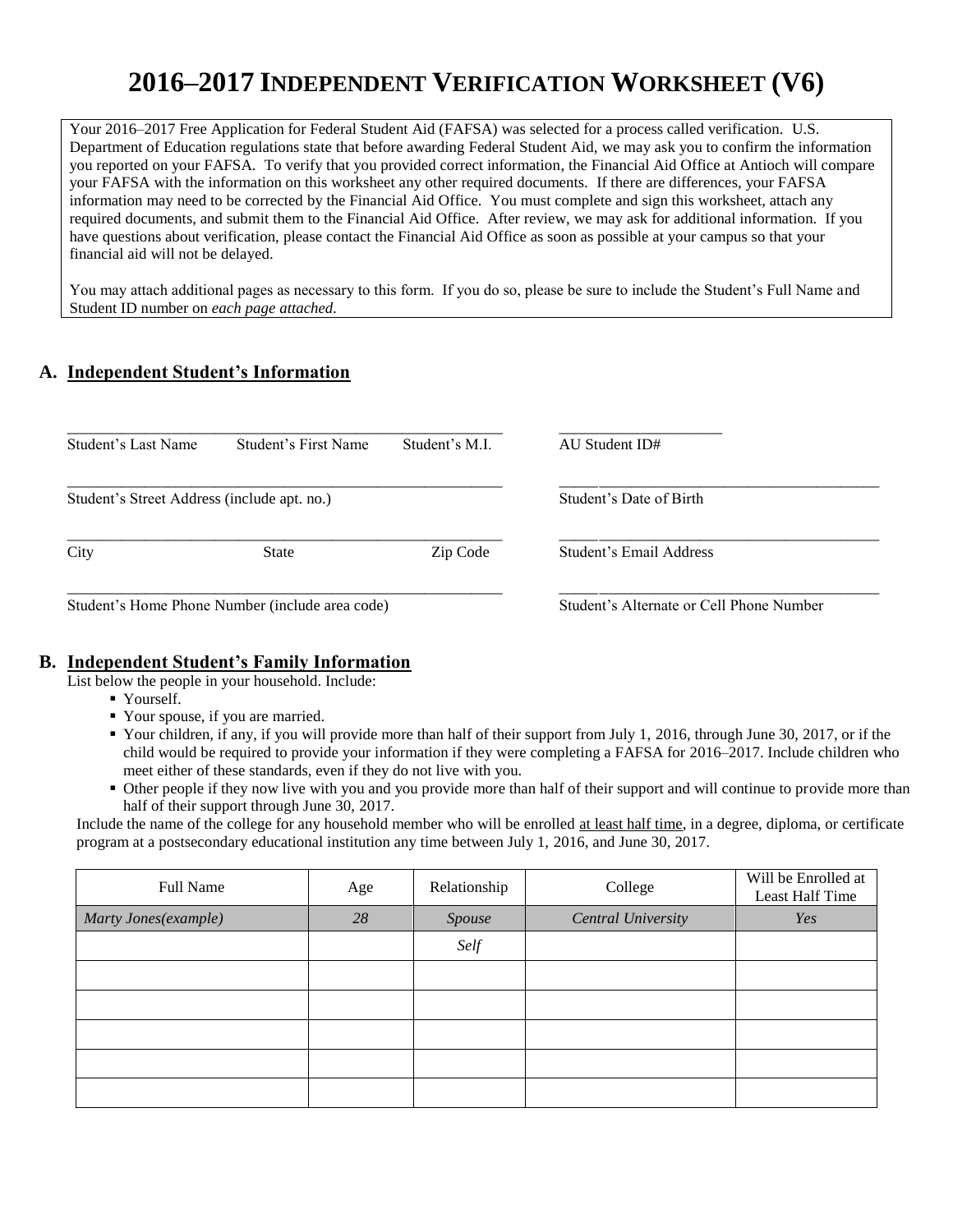## **C. Income Verification**

Complete this section if you, the student and/or your spouse filed a 2015 income tax return with the IRS. As part of verification, the Financial Aid Office is required to collect your official tax data, either through the FAFSA IRS Data Retrieval Tool (DRT) or via an IRS Tax Return Transcript. A copy of your Tax Return (1040, 1040A, or 1040EZ) is *not* acceptable for verification purposes. You must complete one of the steps outlined in the chart below.

Additionally, **please attach a W2** (or equivalent form, such as an IRS 1099) for all income earned from work, even if you and/or your parents used the IRS Data Retrieval Tool or are attaching a Tax Return Transcript.

| I have successfully used the FAFSA's IRS Data Retrieval Tool to load my (and my spouse's) income information onto the<br>FAFSA and submitted the FAFSA transaction.                                                                                                                                                                       |
|-------------------------------------------------------------------------------------------------------------------------------------------------------------------------------------------------------------------------------------------------------------------------------------------------------------------------------------------|
| I have not yet, but will use the FAFSA's Data Retrieval Tool <i>(instructions below)</i> to transfer my (and my spouse's) income<br>information onto the FAFSA. (please note verification <b>cannot</b> be completed until this information is received)                                                                                  |
| I am unable or chose not to use the FAFSA's Data Retrieval Tool to transfer my income information. I have either attached<br>a copy of my Tax Return Transcript here, or I will request a copy of a Tax Return Transcript to be mailed to me<br><i>(instructions below)</i> and will then forward it directly to my Financial Aid Office. |
| I filed an Amended IRS Income Tax Return, I was Granted a Filing Extension by the IRS, I was a victim of IRS Identity<br>Theft, or I filed a Non-IRS Income Tax Return. I will contact the Financial Aid Office for detailed instructions on how to<br>complete verification.                                                             |
| I did not and am not required to file a 2015 Federal Tax Return. I will complete the Tax Return Non-Filer section below.                                                                                                                                                                                                                  |

The best way to verify income is by using the IRS Data Retrieval Tool (DRT) on the FAFSA. If you have not already used the tool, go to FAFSA.gov, log in to the 2016-17 FAFSA record, select "Make FAFSA Corrections," and navigate to the Financial Information section of the form. From there, follow the instructions to determine if you are eligible to use the IRS DRT to transfer 2015 IRS income tax information into the FAFSA. After uploading tax data, **please be sure to submit the FAFSA.** For electronic Tax Filers, it takes up to **two weeks** for IRS information to be available for the DRT; for paper Tax Filers, up to **eight weeks**.

Alternatively, you may request a 2015 Federal Tax Return Transcript directly from the IRS – not a photocopy of your tax return. To obtain an IRS tax return transcript, go to **www.IRS.gov** and click on the "Order a Return or Account Transcript" link, or call **1-800-908-9946**. Make sure to request the "IRS tax return transcript" and not the "IRS tax account transcript." You will need your Social Security Number, date of birth, and the address on file with the IRS (normally this will be the address used when the 2015 IRS tax return was filed). It takes up to two weeks for IRS income information to be available for electronic IRS tax return filers, and up to eight weeks for paper IRS tax return filers.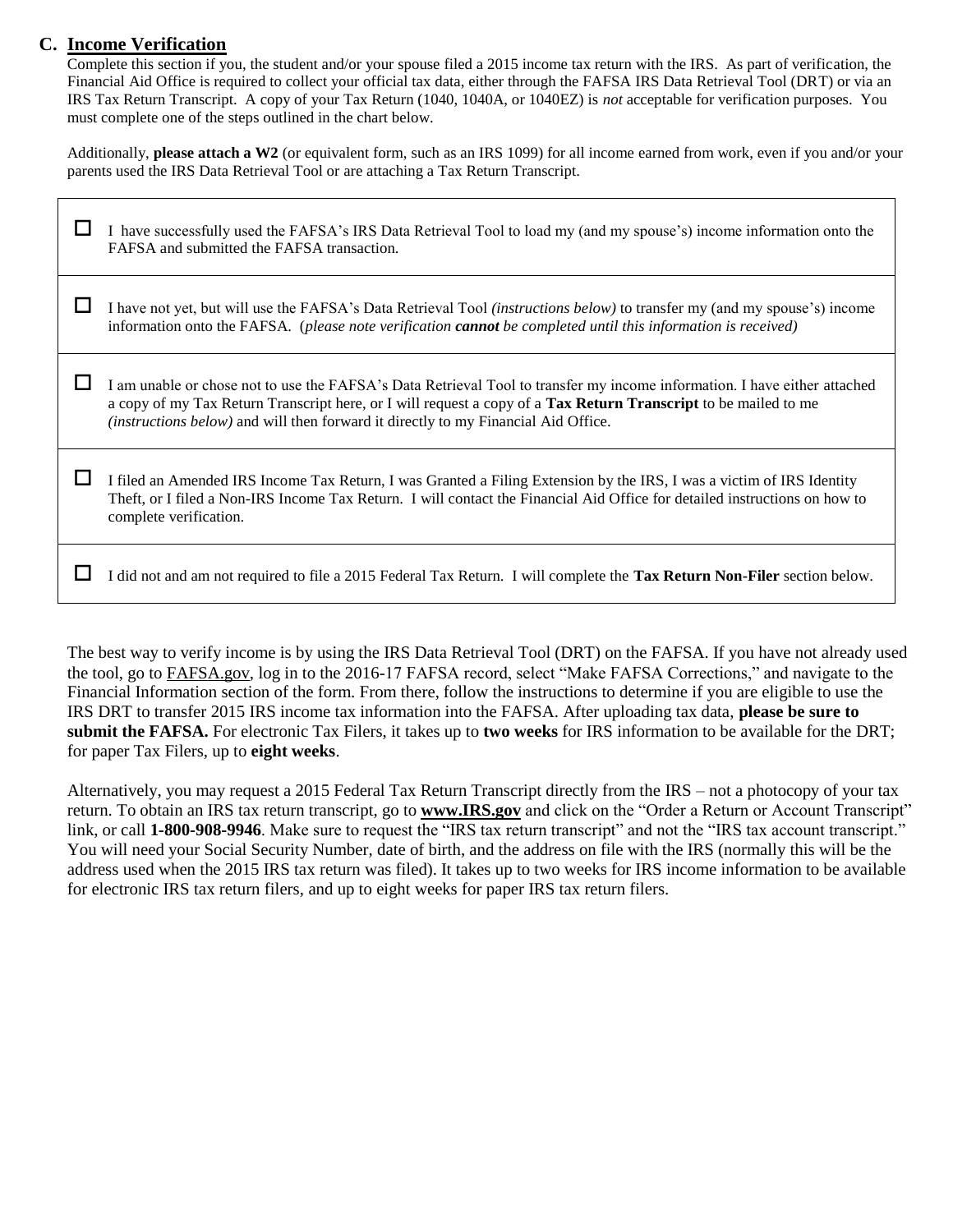## **D. Tax Return Non-Filers**

Complete this section if you, the student and/or your spouse will not file and are not required to file a 2015 income tax return with the IRS, but earned income from work in 2015. More information about who is required to file can be found at [www.IRS.gov.](http://www.irs.gov/) If you are required to file a return, but have not, you must file your return in order to be considered for Federal Student Aid.

In the following table, please list all earnings from work during 2015 **and attach a W2 or 1099-MISC for each line item**. Your application cannot be considered complete until all earnings from work can be verified with a W2 or 1099-MISC.

| Source of Income from Work in 2015 | Student | Spouse | IRS W-2 or<br>1099 Attached? |
|------------------------------------|---------|--------|------------------------------|
|                                    |         |        |                              |
|                                    |         |        |                              |
|                                    |         |        |                              |
|                                    |         |        |                              |
|                                    |         |        |                              |
|                                    | л       |        |                              |
|                                    |         |        |                              |
| Total Income from Work in 2016     |         |        |                              |

### **E. Verification of Other Untaxed Income**

Complete this section for you and your spouse. **Please indicate "zero" if not applicable. DO NOT LEAVE BLANK.** 

**1. Payments to tax-deferred pension and retirement savings –** List any payment (direct or withheld from earnings) to tax deferred pension and retirement savings plans (e.g., 401(k) or 403(b) plans), including, but not limited to, amounts reported on W-2 forms in Boxes 12a through 12d codes D, E, F, G, H, and S.

| Name of Person (Student or Spouse) Who Made the Payment        | Annual Amount Paid in 2015 |
|----------------------------------------------------------------|----------------------------|
|                                                                | ٠L                         |
|                                                                | ٠L                         |
|                                                                |                            |
|                                                                | ۰U                         |
| Total Payments to Tax-deferred Pension and Retirement Savings: |                            |

**2. Child Support Received –** List the total amount of any child support received in 2015 for the children in your household. **Do not include** foster care or adoption payments received, or any amount that was court-ordered but not actually received.

| Name of Adult<br>Who Received the Support | Name of Child<br>For Whom Support Was Received         | <b>Annual Amount of Child Support</b><br>Received in 2015 |
|-------------------------------------------|--------------------------------------------------------|-----------------------------------------------------------|
|                                           |                                                        |                                                           |
|                                           |                                                        |                                                           |
|                                           |                                                        | ٨D                                                        |
|                                           |                                                        |                                                           |
|                                           | <b>Total Amount of Child Support Received in 2015:</b> |                                                           |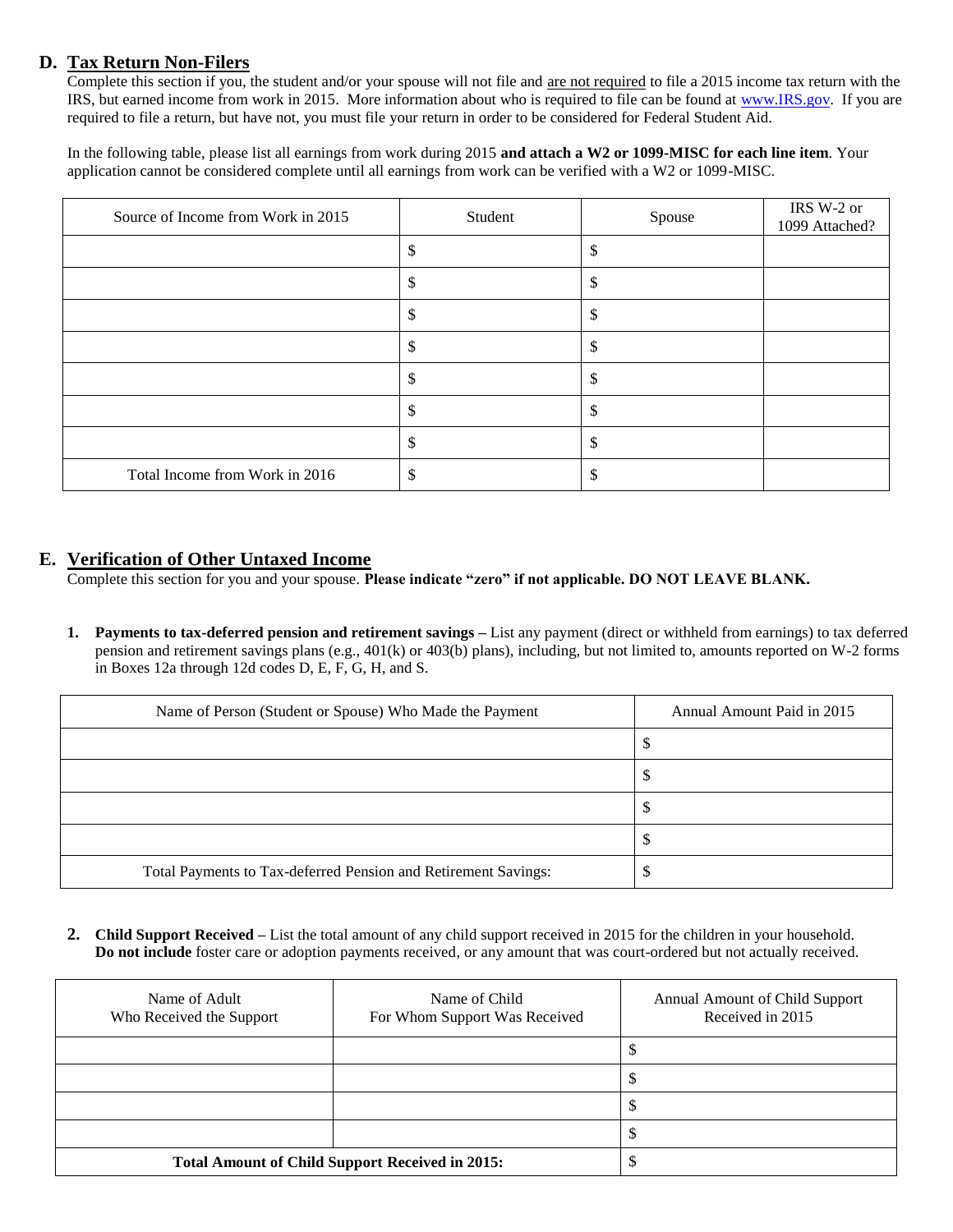- **3. Other Untaxed Income –** Please review the following categories of types of untaxed income (and the exclusions that apply), and then in the chart below list the totals of all applicable untaxed income received during 2015. **Please report for both student and spouse (if applicable):** 
	- Housing, food, and other living allowances paid to members of the military. *Do not include the value of on-base military housing or the value of a basic military allowance for housing.*
	- Total amount of veterans non-education benefits received in 2015. Include Disability, Death Pension, Dependency and Indemnity Compensation (DIC), and/or VA Educational Work-Study allowances. *Do not include federal veterans educational benefits (e.g. Post 9/11 GI Bill, Montgomery GI Bill, Dependents Education Assistance Program or VEAP).*
	- Other untaxed income such as workers' compensation, disability benefits, Black Lung Benefits, untaxed portions of health savings accounts from IRS Form 1040 Line 25, Railroad Retirement Benefits, etc. *Do not include any items reported or excluded above. In addition, do not include extended foster care benefits, student aid, Earned Income Credit, Additional Child Tax Credit, Temporary Assistance to Needy Families (TANF), untaxed Social Security benefits, Supplemental Security Income (SSI), in-kind support, Workforce Innovation and Opportunity Act (WIOA) educational benefits, on-base military housing or a military housing allowance, combat pay, benefits from flexible spending arrangements (e.g., cafeteria plans), foreign income exclusion, or credit for federal tax on special fuels.*
	- Other untaxed income not reported and not excluded elsewhere on this form, including money received or paid on the student's behalf (e.g. a gift of cash, or the payment of student's bills).

| Name of Person Who Received Untaxed Income | Source of Untaxed Income in 2015 | Total Amount received in 2015 |
|--------------------------------------------|----------------------------------|-------------------------------|
|                                            |                                  | \$                            |
|                                            |                                  | \$                            |
|                                            |                                  | S                             |
|                                            |                                  | \$                            |
|                                            |                                  | S                             |
|                                            |                                  | S                             |
|                                            |                                  | \$                            |
|                                            |                                  | S                             |
| Total Untaxed Income in 2015:              |                                  | S                             |

#### **F. Statement on Meeting Living Expenses**

If you did not list a source of income in Sections C-E, please attach a statement describing how you met your living expenses in 2015.

## **G. SNAP Verification**

Complete this section if anyone in the student's household (listed in Section B) received benefits from the Supplemental Nutrition Assistance Program or SNAP (formerly known as food stamps) any time during the 2014 or 2015 calendar years.

Yes, one of the persons listed in Section B of this worksheet received SNAP benefits in 2014 or 2015.